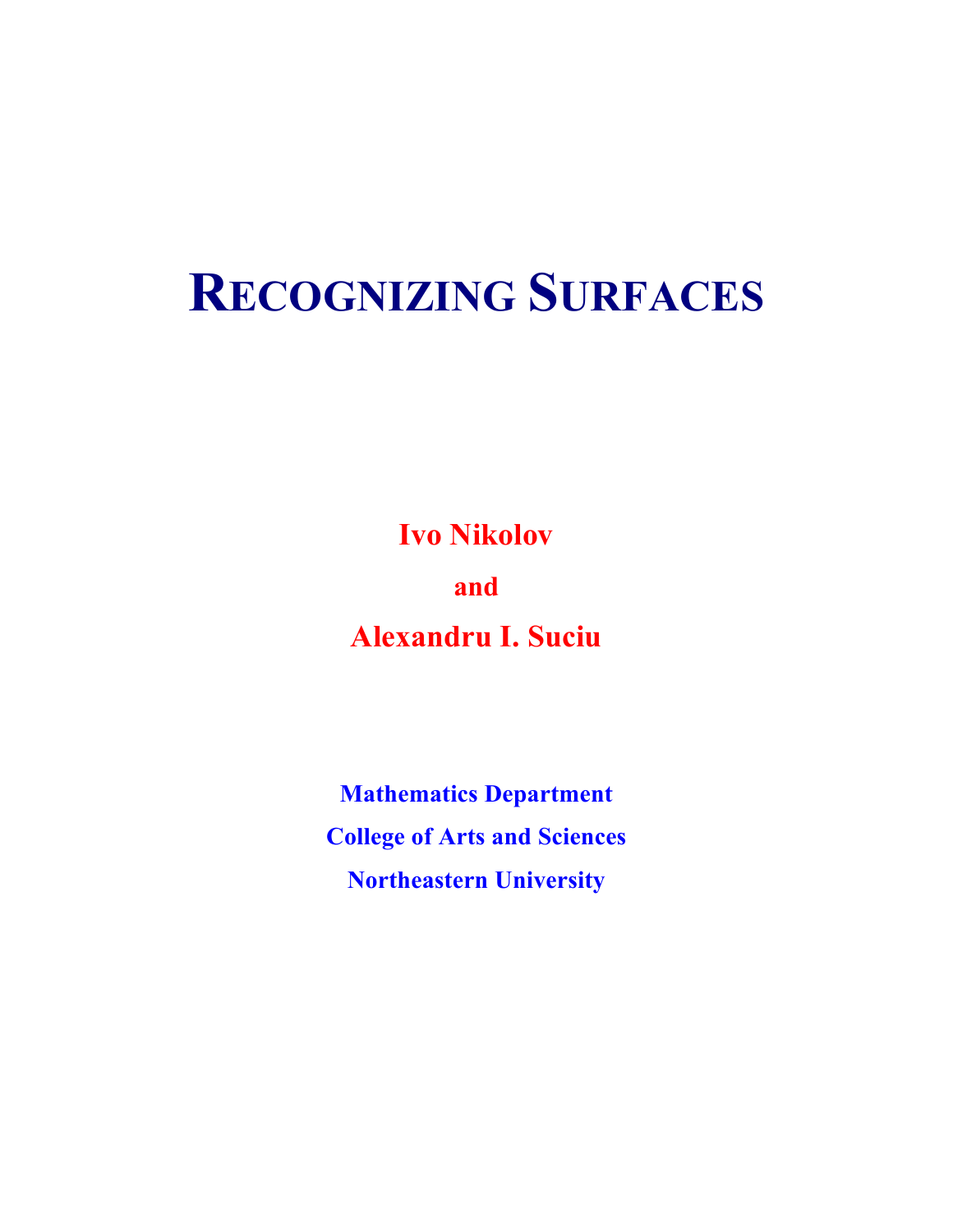# **Abstract**

The subject of this poster is the interplay between the *topology and the combinatorics of surfaces. The main problem of Topology is to classify spaces up to continuous deformations, known as homeomorphisms. Under certain conditions, topological invariants that capture qualitative and quantitative properties of spaces lead to the enumeration of homeomorphism types.* 

*Surfaces are some of the simplest, yet most interesting topological objects. The poster focuses on the main topological invariants of two-dimensional manifolds—orientability, number of boundary components, genus, and Euler characteristic—and how these invariants solve the classification problem for compact surfaces.*

*The poster introduces a Java applet that was written in Fall, 1998 as a class project for a Topology I course. It implements an algorithm that determines the homeomorphism type of a closed surface from a combinatorial description as a polygon*  with edges identified in pairs. The input for the applet is a string *of integers, encoding the edge identifications. The output of the applet consists of three topological invariants that completely classify the resulting surface.*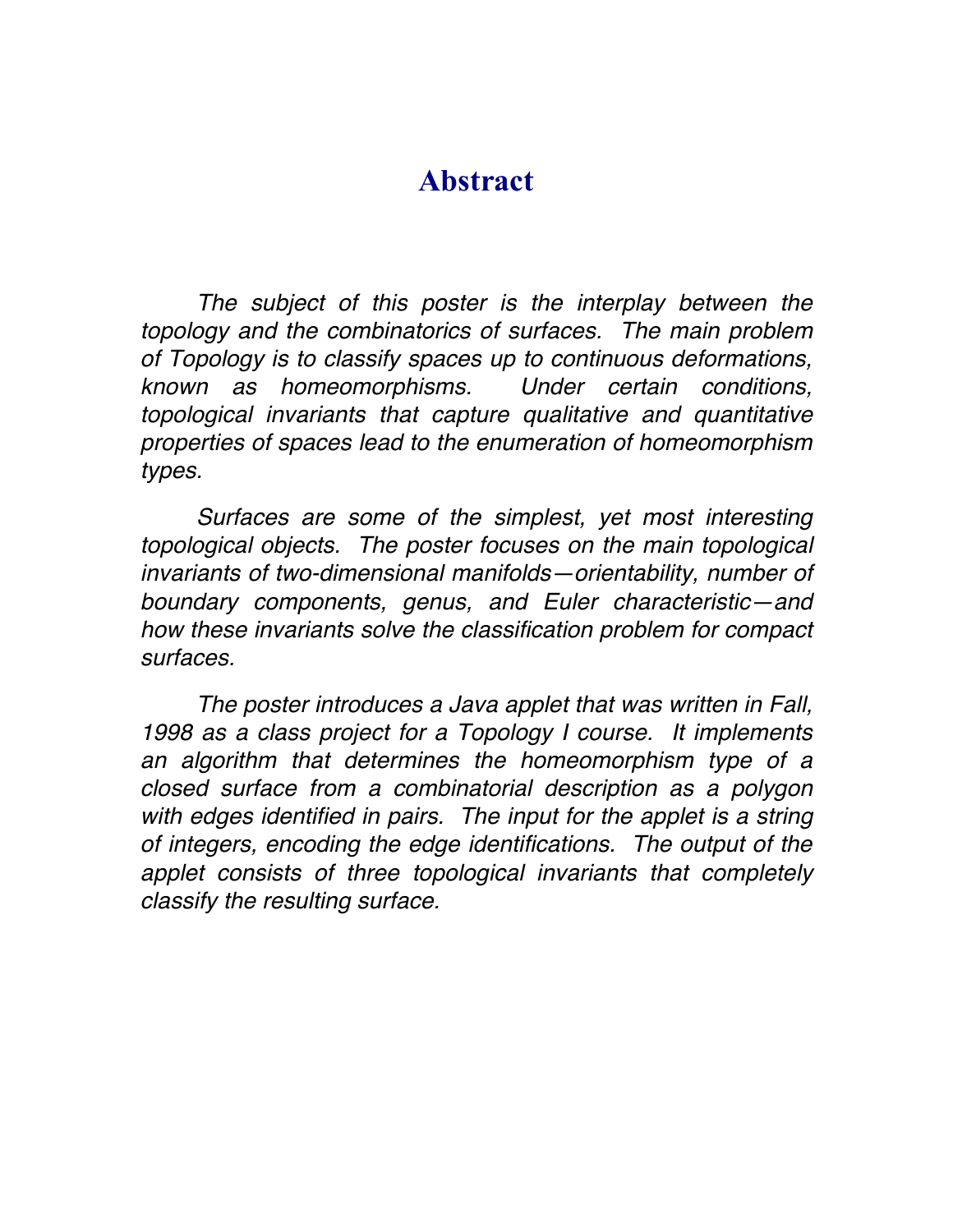# **Topology of Surfaces**

Topology is the abstraction of certain geometrical ideas, such as continuity and closeness. Roughly speaking, topology is the exploration of manifolds, and of the properties that remain invariant under continuous, invertible transformations, known as homeomorphisms. The basic problem is to classify manifolds according to homeomorphism type. In higher dimensions, this is an impossible task, but, in low dimensions, it can be done.

Surfaces are some of the simplest, yet most interesting topological objects. They are *compact* and *connected*  spaces with the following property: each point has a neighborhood homeomorphic to either

- the plane **R***<sup>2</sup>* , or
- the half-plane  $H^2$ .

Points of the first type are called *interior* points, and those of the second type are called *boundary* points. The set of all boundary points constitutes the boundary of the surface. It consists of one or *boundary components,* each of which is homeomorphic to a circle.

1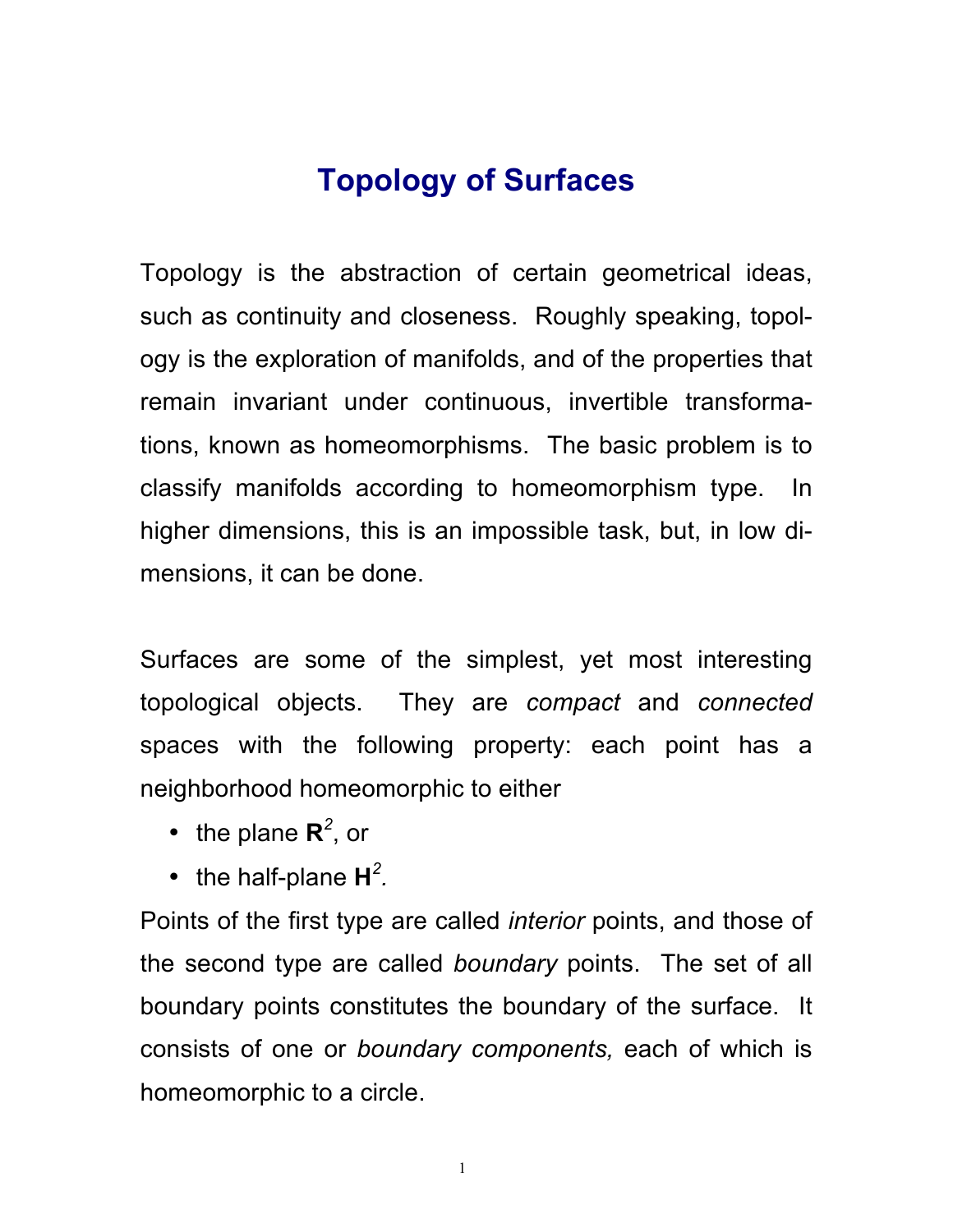If the surface has no boundary, it is called a *closed* surface. For example, the sphere  $S^2$  and the torus  $T^2$  are closed surfaces. The disk has one boundary curve (a circle), and is topologically the same as a hemisphere (a sphere with a disk removed):



The surface below is a torus with a disk removed:

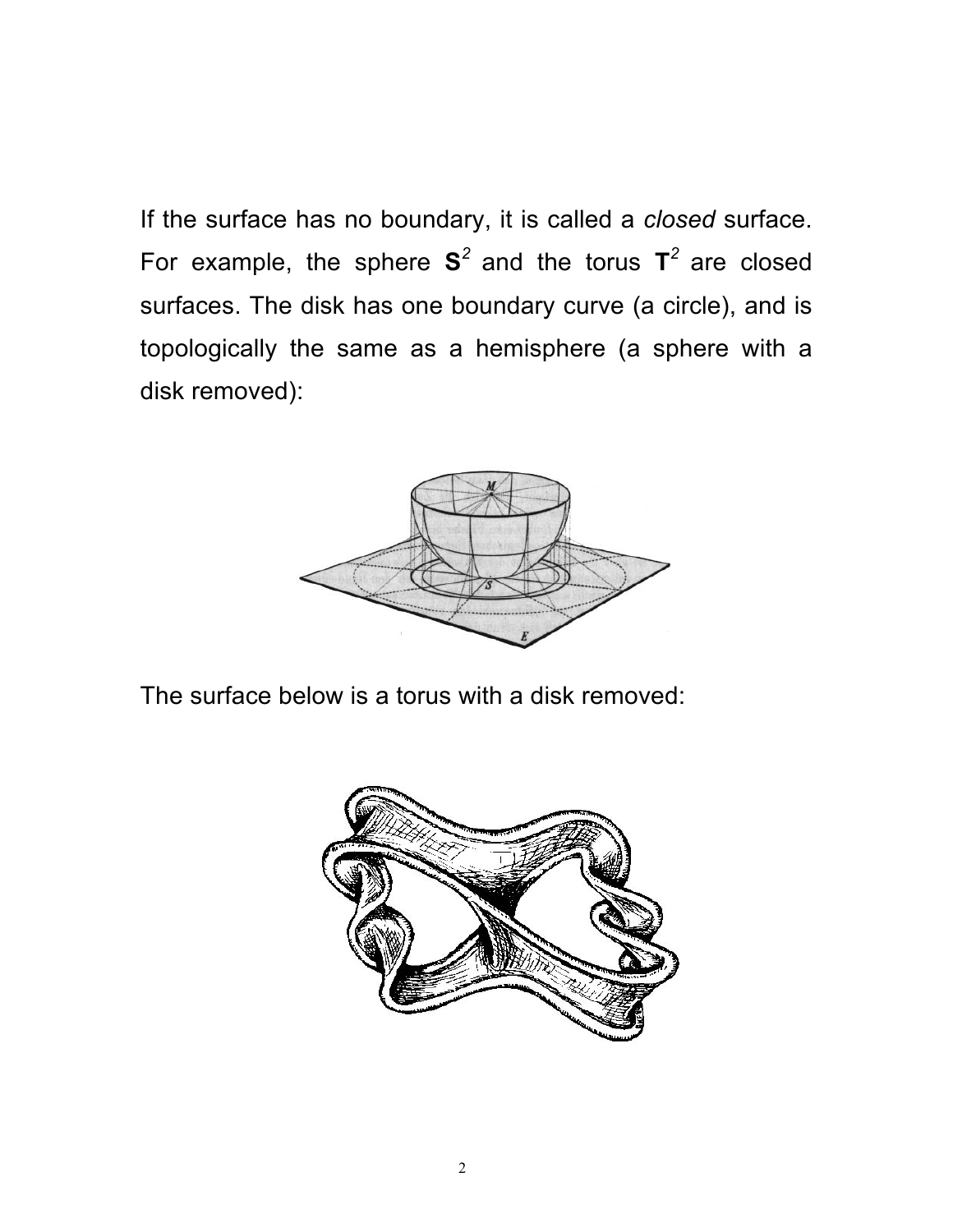## **Closed-up surfaces**

The classification of all surfaces essentially reduces to that of closed surfaces. To see why this is the case, consider an arbitrary surface **S**. To each boundary component (which, recall, is nothing but a circle), attach a disk. The resulting space, call it **S**^ (the *closed-up* **S**) is clearly a closed surface. The closing-up operation preserves homeomorphism types, i.e.:

 $\mathbf{S}_1 \approx \mathbf{S}_2$  if and only if  $\mathbf{S}^{\wedge}_{\phantom{0}1} \approx \mathbf{S}^{\wedge}_2$ 

Thus, can divide surfaces into classes, where two surfaces are in the same class if they have homeomorphic closed-up surfaces.

Examples:

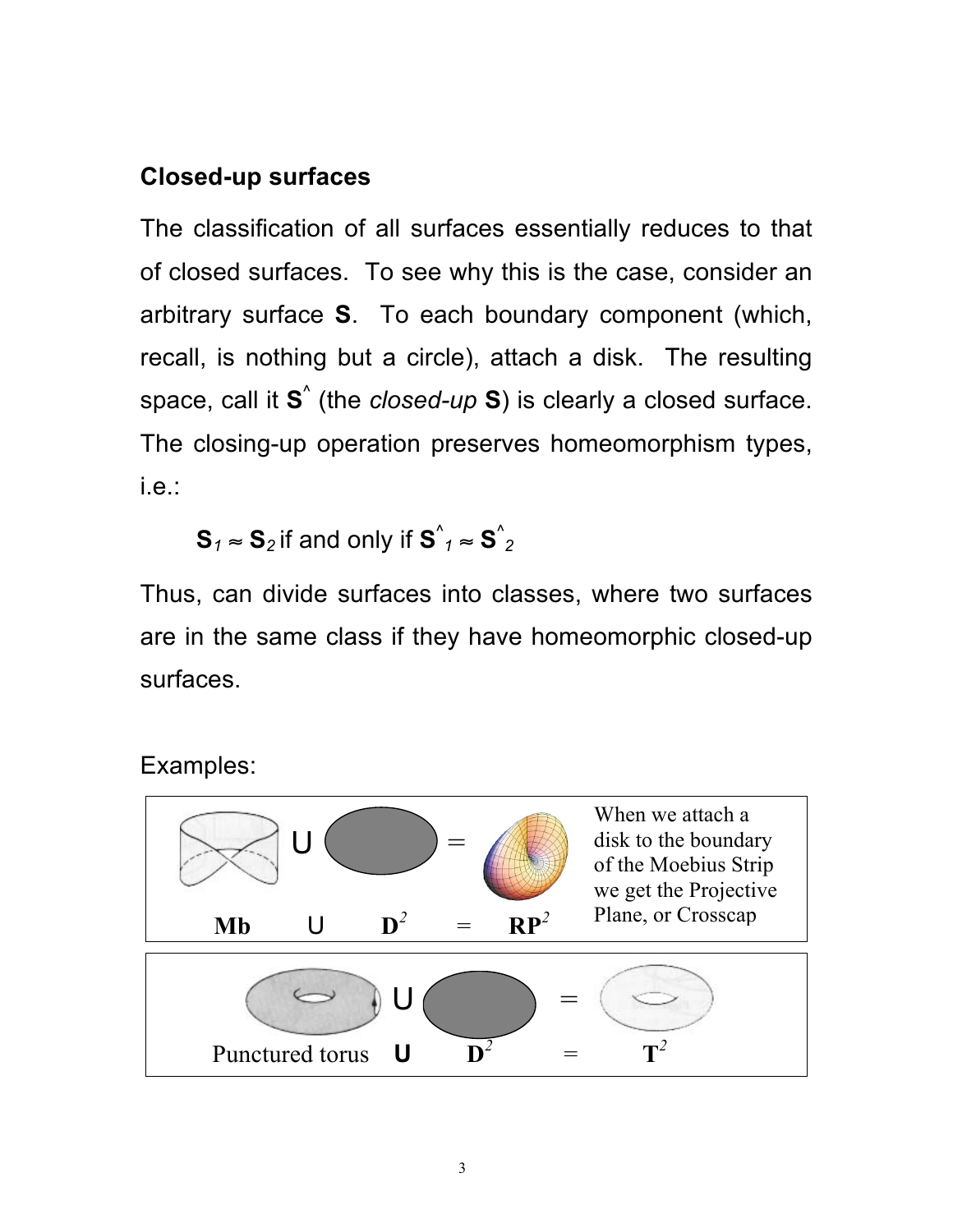## **Connected sums**

Let **S***<sup>1</sup>* and **S***<sup>2</sup>* be two closed surfaces. Cut out a disk from each one, and attach the two resulting surfaces along their boundary. The result is a closed surface,  $S_1 \# S_2$ , called the *connected sum* of the two surfaces.



It can be shown that connected sum does not depend on the choice of disks that are cut out from each surface, and so it is a well-defined operation. Moreover, the connected sum operation respects homeomorphisms:

If  $S_1 \approx S'_1$  and  $S_2 \approx S'_2$  then  $S_1 \# S_2 \approx S'_1 \# S'_2$ 

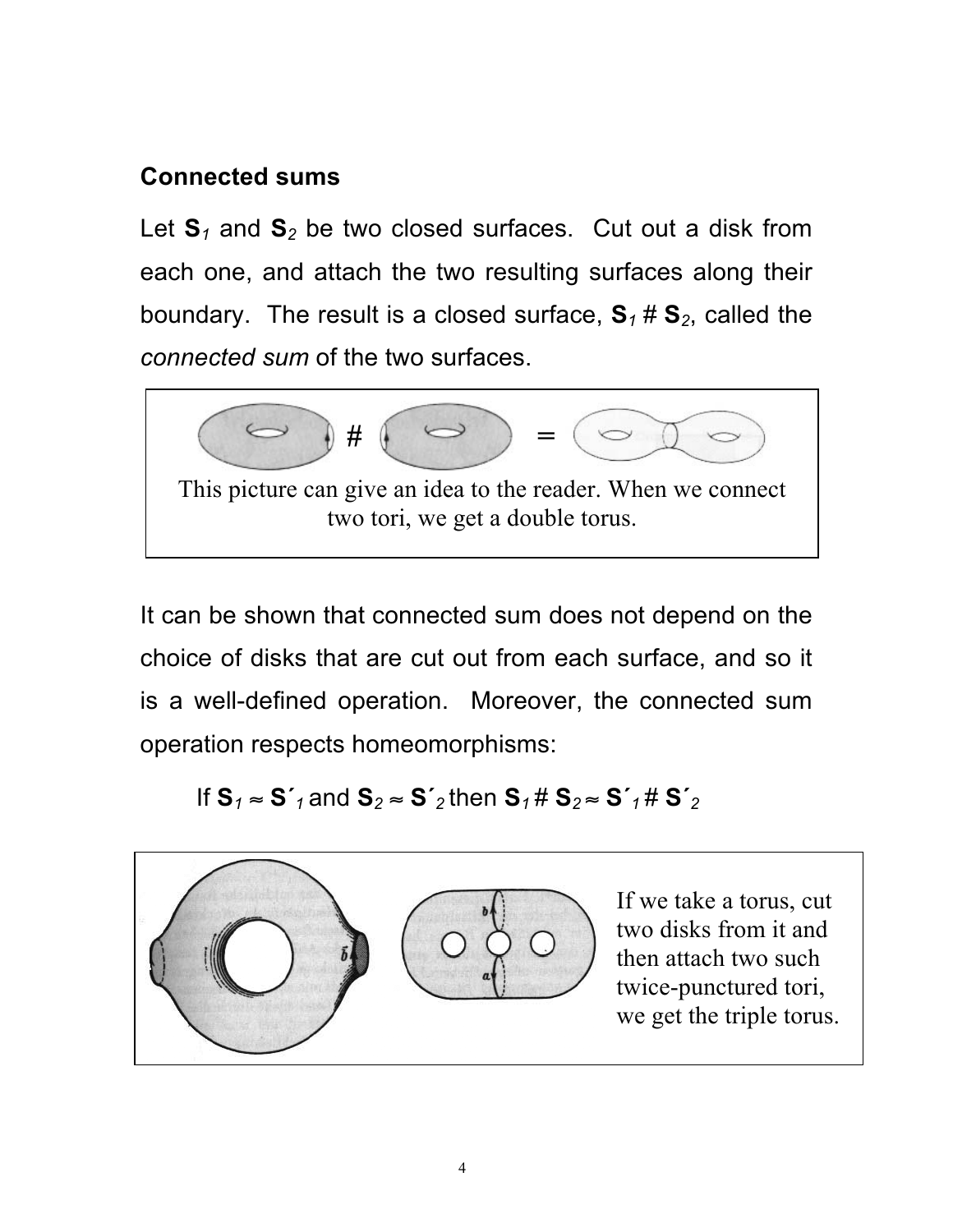# **Some Basic Surfaces**

This is where all begins and we introduce the most general surfaces.

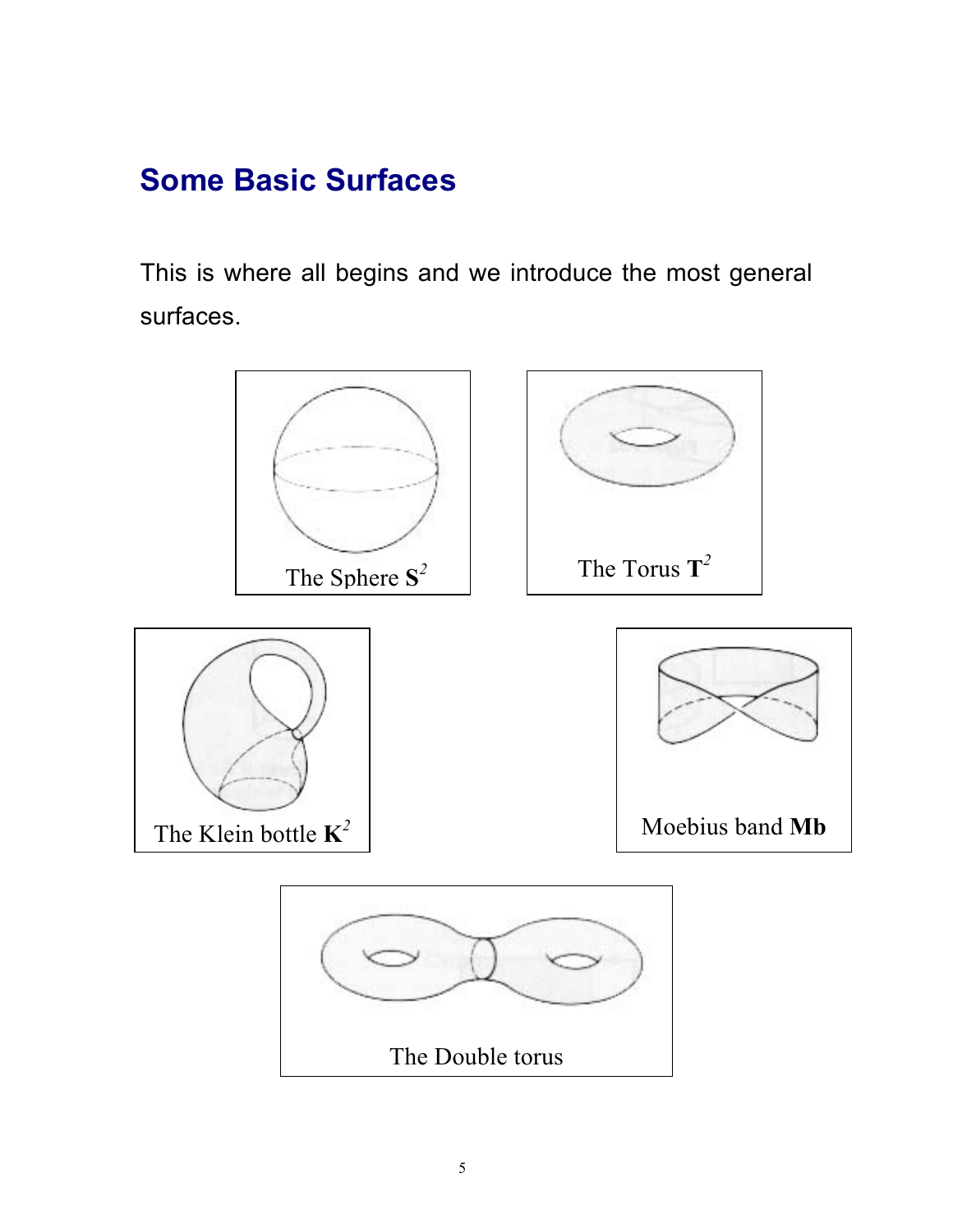# **Classification of Surfaces**

The *Main Classification Theorem* for surfaces states that every closed surface is homeomorphic to a sphere with some "handles" or "crosscaps" attached. That is, every single surface is one of the following:

- $\cdot$  S<sup>2</sup>
- **RP**2 # **RP**<sup>2</sup> # **…** # **RP**<sup>2</sup>
- $T^2 \# T^2 \# ... \# T^2$

One can ask what happens if we attach a handle and a crosscap to a sphere. The answer can be found in the following fact:  $\mathbf{RP}^2 \,\# \, \mathbf{T}^2$  is homeomorphic to  $\mathbf{RP}^2 \,\# \, \mathbf{RP}^2 \,\# \, \mathbf{RP}^2$ .

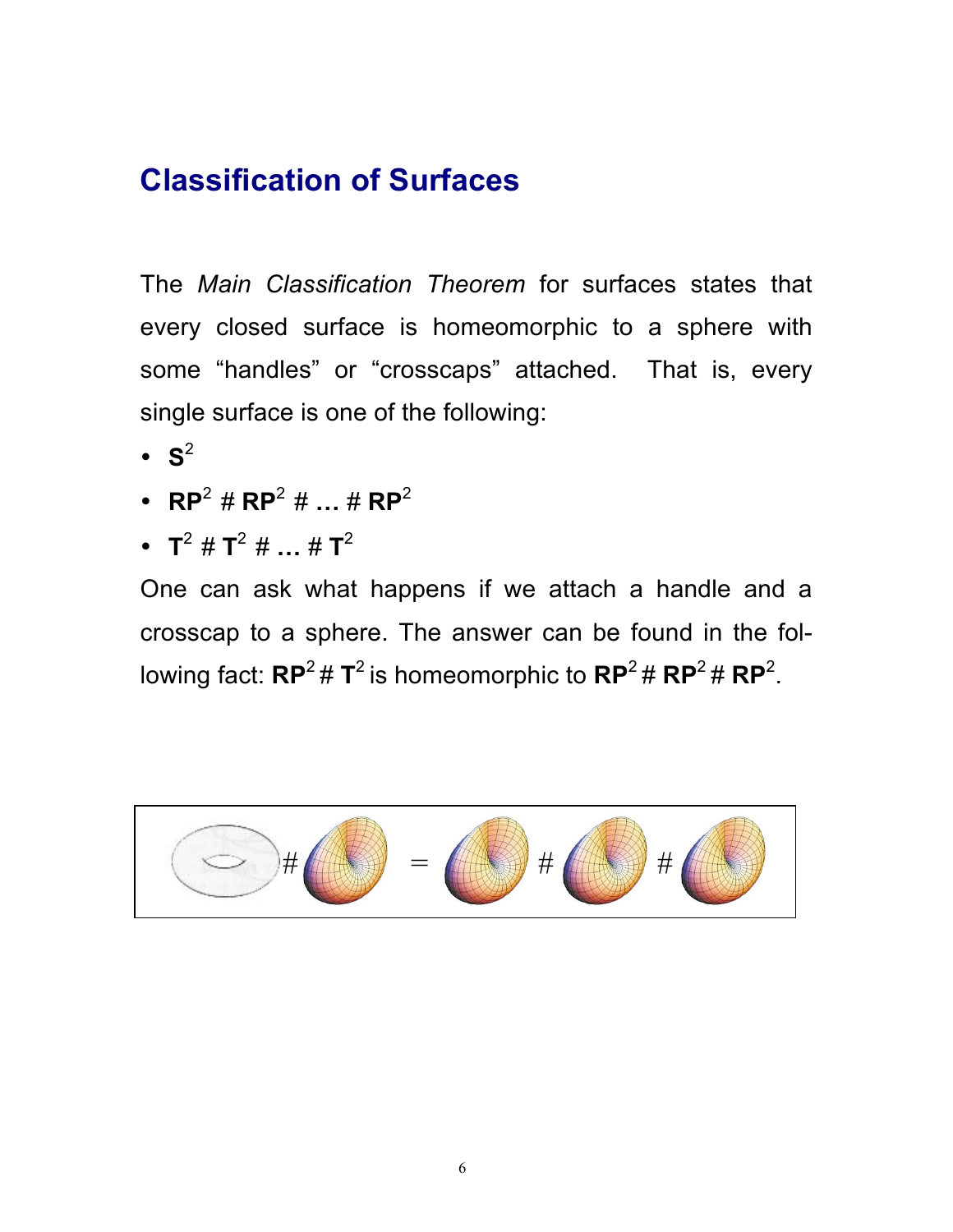# **Invariants of Surfaces**

In order to better understand surfaces, we need some simple characteristics that capture their essential qualitative and qualitative properties. Such characteristics should remain the same for homeomorphic surfaces—that is why they are called (topological) *invariants*. It turns out that only three invariants are needed for the complete classification of surfaces.

### • **Number of boundary components.**

This is an integer **c,** counting the number of boundary components of the surface.



Can you tell how many boundaries these surfaces have?

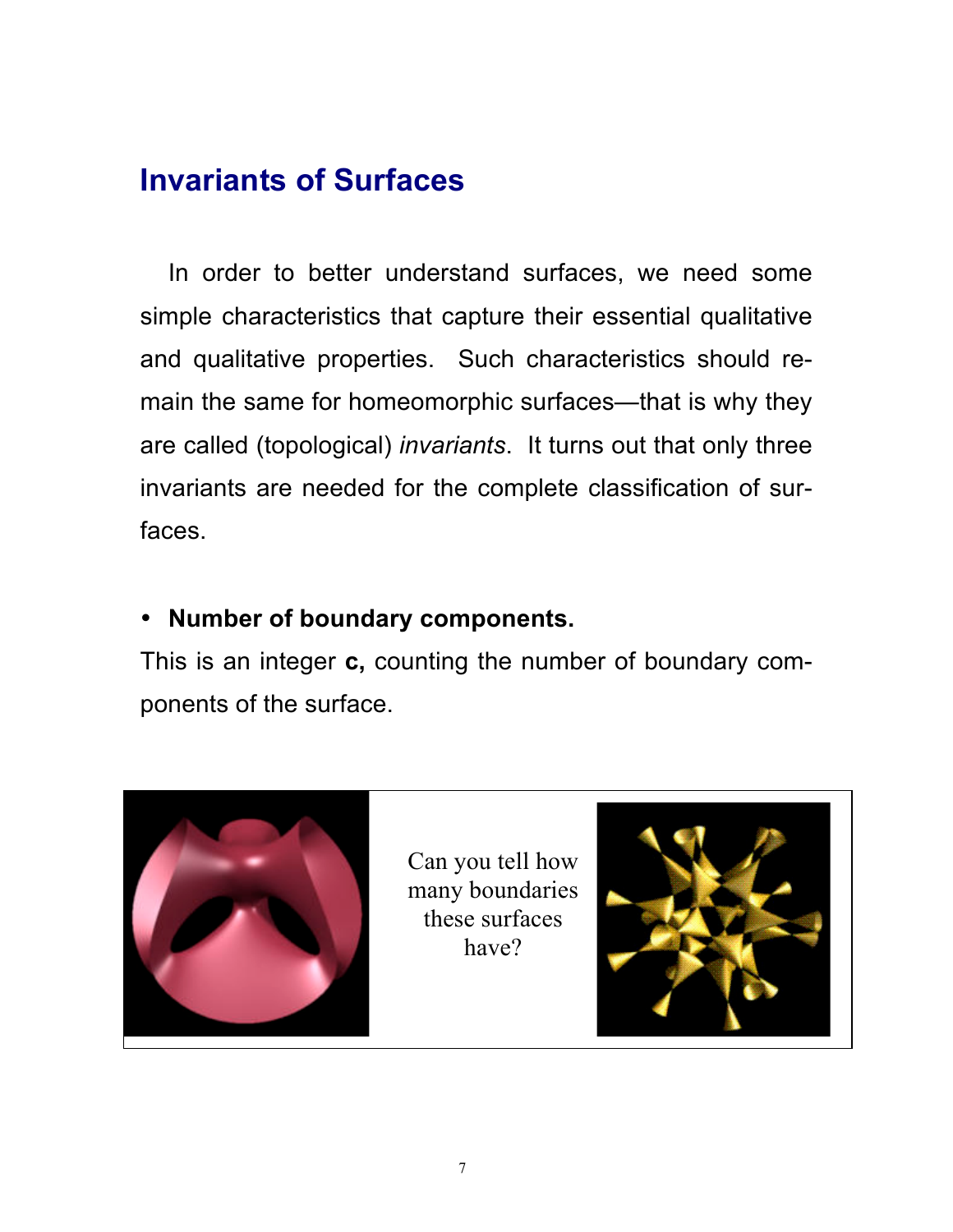# • **Orientability.**

This is a boolean value  $ε$ . To understand it, let us consider a closed curve in the surface, homeomorphic to a circle. Each of its closed neighborhoods in the surface is homeomorphic to a cylinder or a Moebius Strip, depending on the parity of the number of twists in it. A surface is called *orientable* if all of these are cylinders (ε=1), and *non-orientable* if there is at least one Moebius Strip  $(ε=0)$ .

## **Examples:**



The  $1<sup>st</sup>$ , the  $3<sup>rd</sup>$  and the  $4<sup>th</sup>$  surfaces are orientable, while the  $2<sup>nd</sup>$ is non-orientable – it has just one side of the band



The torus (on the left) is an orientable surface, while the Klein bottle (on the right) is not, since it does not enclose any space, even though it is closed

The torus (on the left) is an





The real projective plane is non-orientable surface that cannot be realized in  $\mathbb{R}^3$ . It is essentially the same as the set of all lines, passing through a given point in  $\mathbf{R}^3$ .

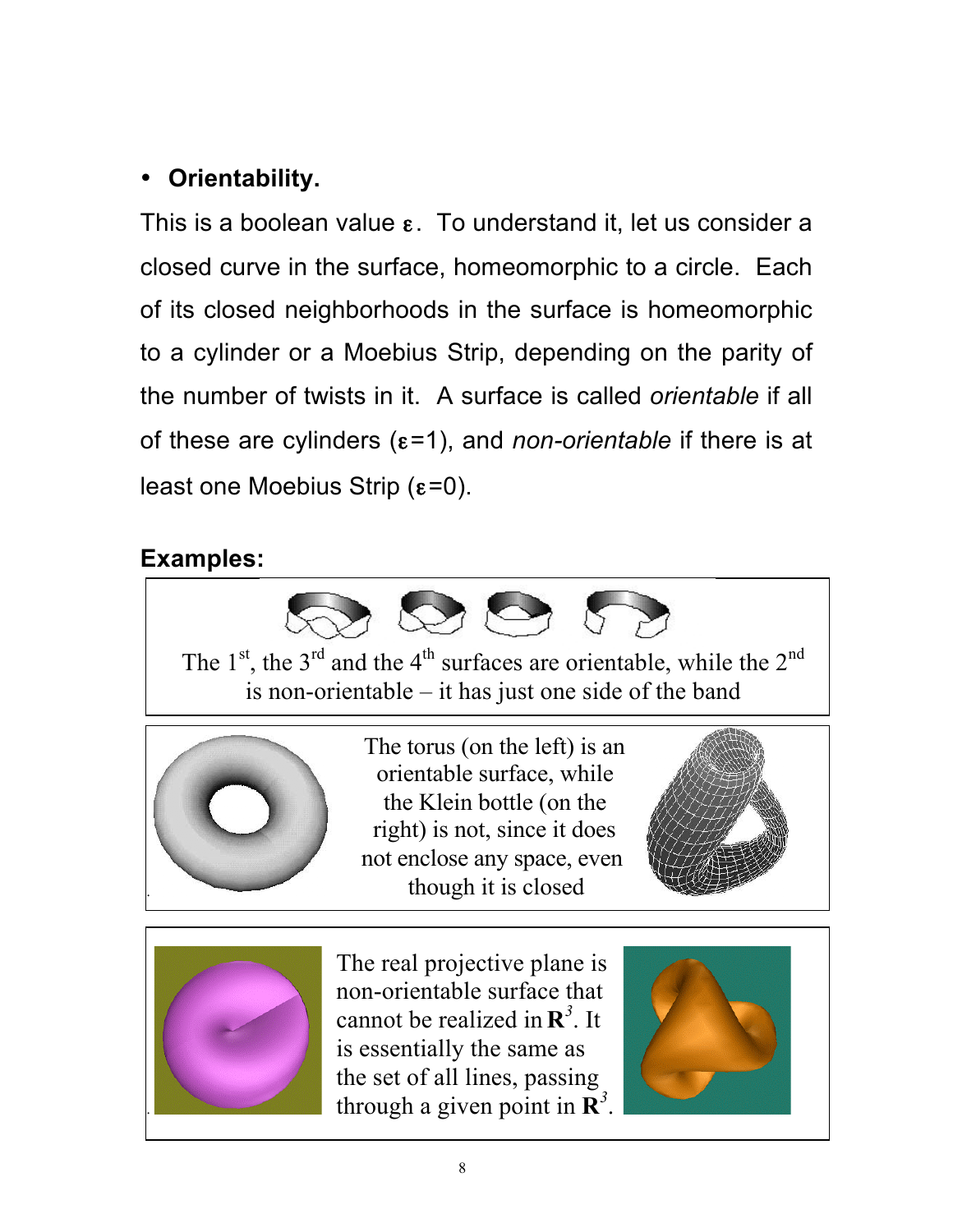### • **Genus.**

This is an integer **g** that counts the number of handles (if  $\epsilon$  = 1) or crosscaps (if  $\epsilon$  = 0) in a closed surface.

## Examples:



We also set the genus of a surface with boundary to be equal to the corresponding closed surface. For example, the genus of a disk is the same as that of a sphere, namely *0*. The same is true for the annulus. The genus of the Moebius band is the same as that of the projective space, which is *1*.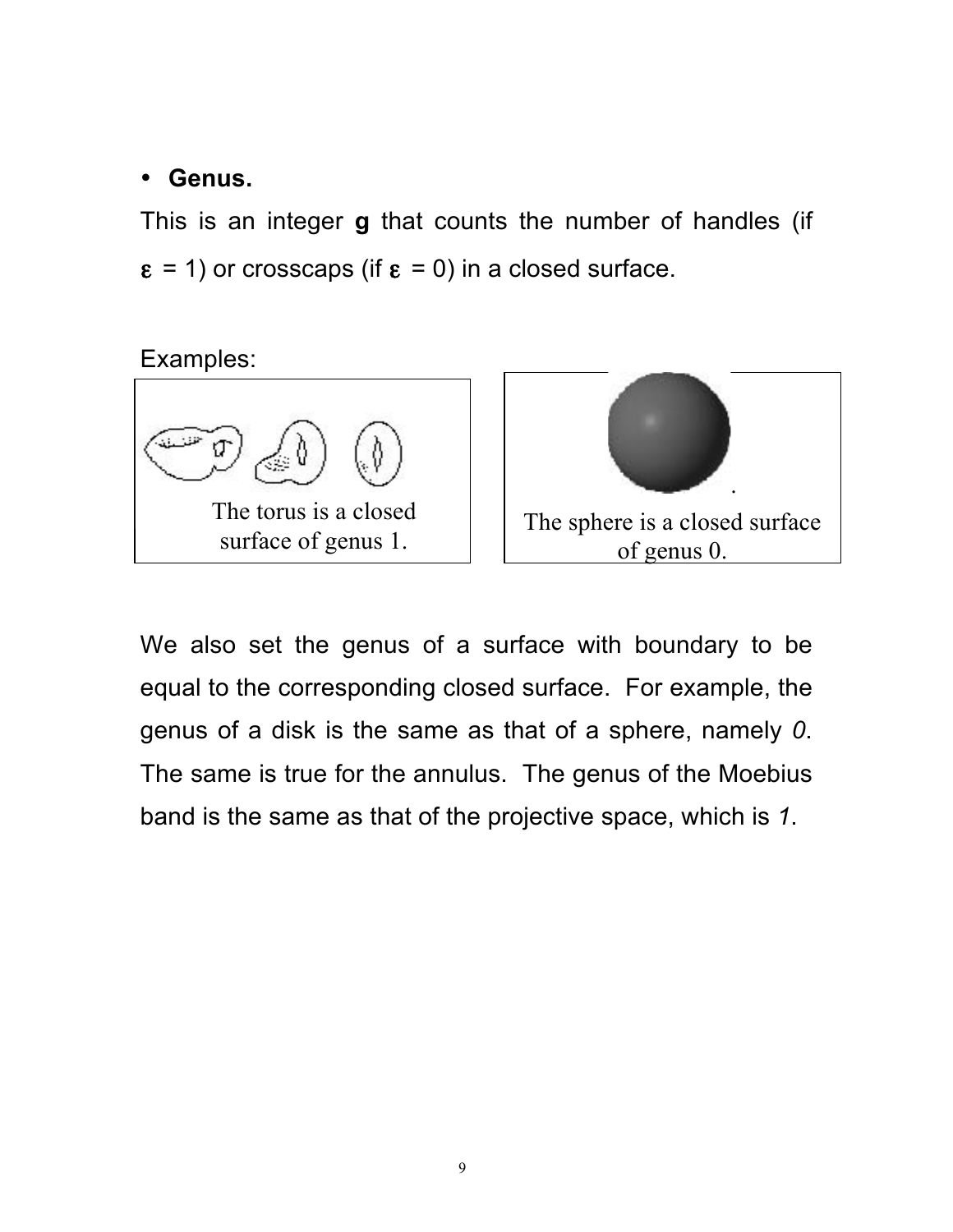## • **Euler Characteristic**

Besides the above three invariants, there is another general invariant of spaces: the Euler characteristic,  $\chi$ . For a polyhedron, this is given by

$$
\chi = v - e + f
$$

where

- **v** is the number of vertices
- **e** is the number of edges
- **f** is the number of faces

For a surface, it turns out that the Euler characteristic can be expressed solely in terms of the three invariants above. Namely:

 $\chi = 2 - 2g - c$  if  $\epsilon = 1$ 

 $\chi = 2 - g - c$  if  $\epsilon = 0$ 

For example, if we take the sphere—a closed orientable surface of genus *0*—the Euler characteristic is *2*, according to the latter formula. Now, consider an empty cube. It is homeomorphic to the sphere, it has *8* vertices, *12* edges and *6* sides—so, the Euler characteristic is *2* according to the first formula, also.

10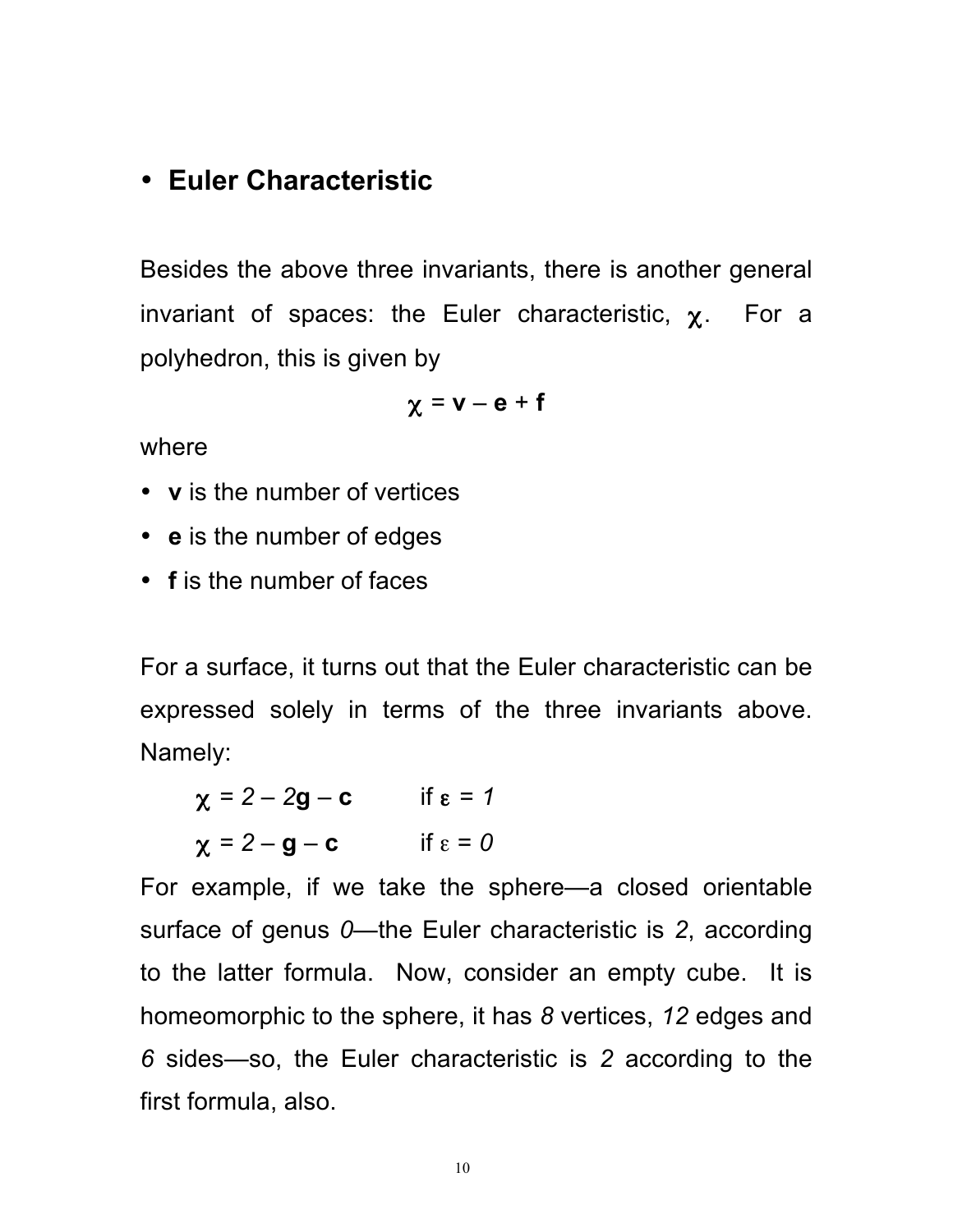# **Examples**

| <b>Surface</b>         | g              | $\mathbf{g}$ | C              | χ              |
|------------------------|----------------|--------------|----------------|----------------|
| <b>Disk</b>            | 0              | 1            | 0              | 1              |
| <b>Sphere</b>          | 0              | 1            | 1              | $\overline{2}$ |
| <b>Annulus</b>         | 0              | 1            | $\overline{2}$ | 0              |
| Moebius band           | 1              | 0            | 1              | 0              |
| Projective space       | 1              | 0            | 0              | 1              |
| <b>Torus</b>           | 1              | 1            | 0              | 0              |
| Klein bottle           | $\overline{2}$ | 0            | O              | 0              |
| Double torus           | 2              | 1            | 0              | -2             |
| <b>Punctured torus</b> | $\overline{2}$ | 1            | 1              | -1             |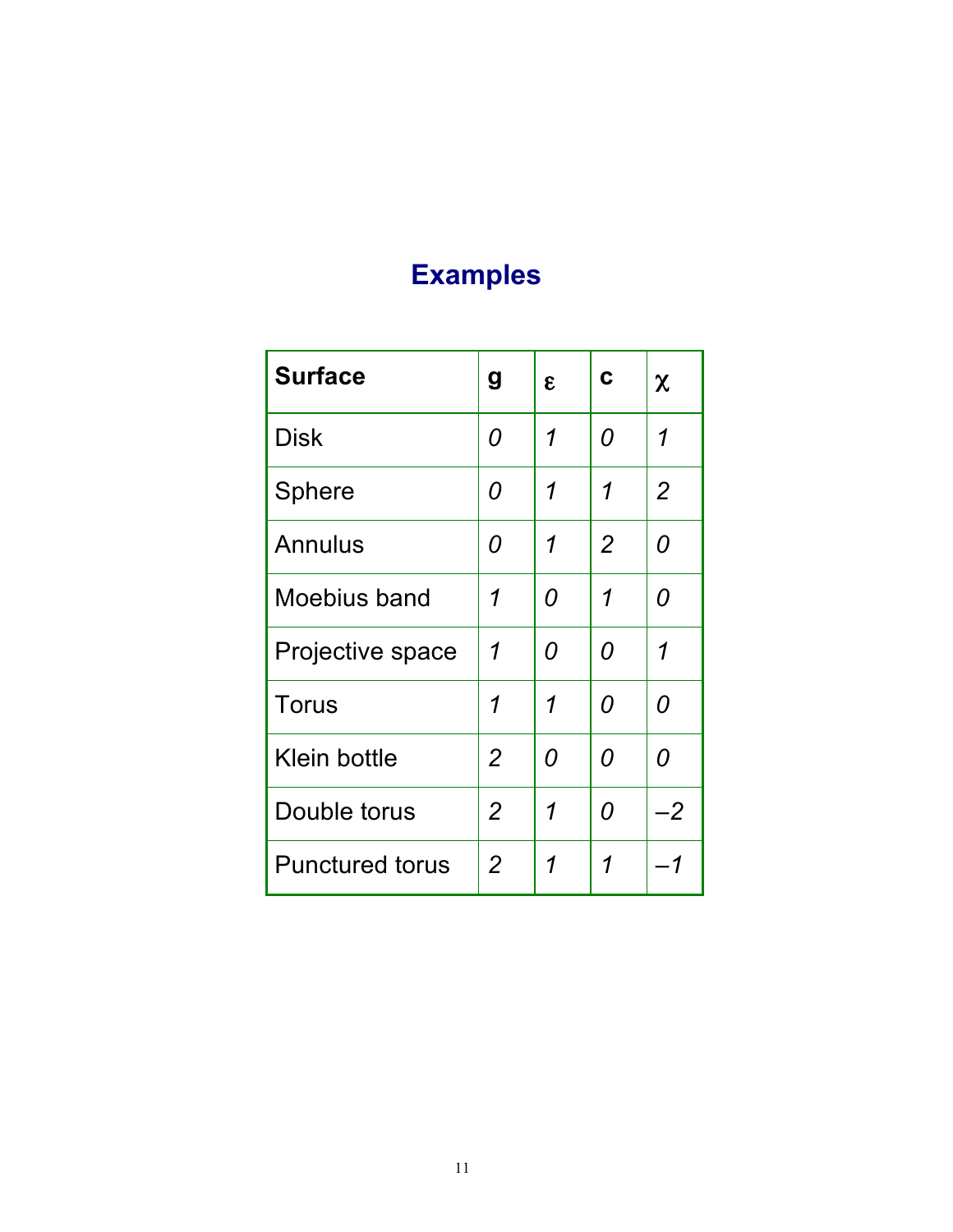# **Surfaces as Polygons with Sides Identified**

One way to understand surfaces is to view them as polygons with sides identified according to some specific, purely combinatorial rules. The polygon lies in the real plane and the nice thing is that we can represent each closed surface this way. We identify each if its sides to another one and keep track of the direction we do this. That is how we do it:

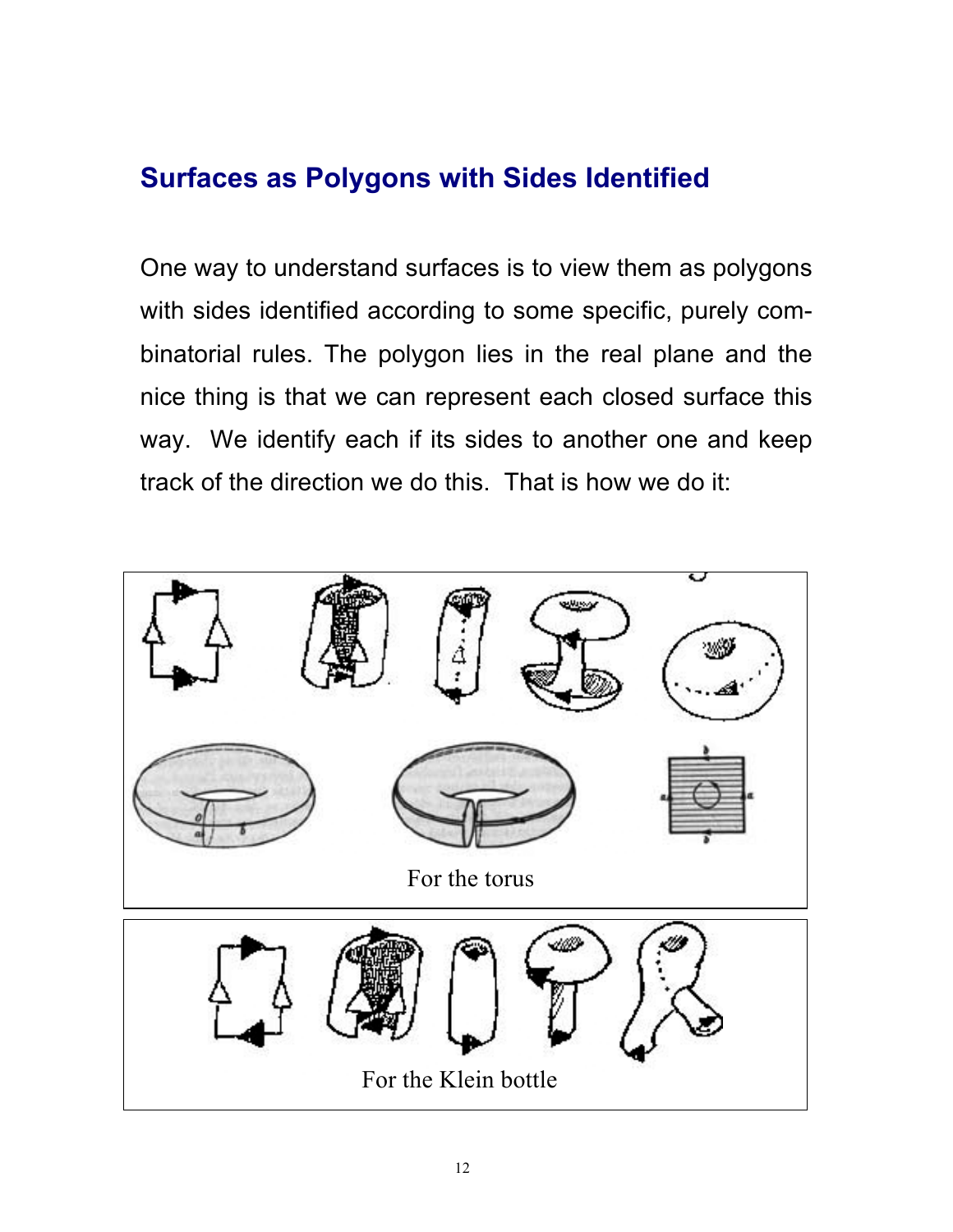Here is a more complicated example. We start with the octogon and after the identifications we get the double torus.



For surfaces with boundaries, the method works the same except that we allow some holes in the polygon:

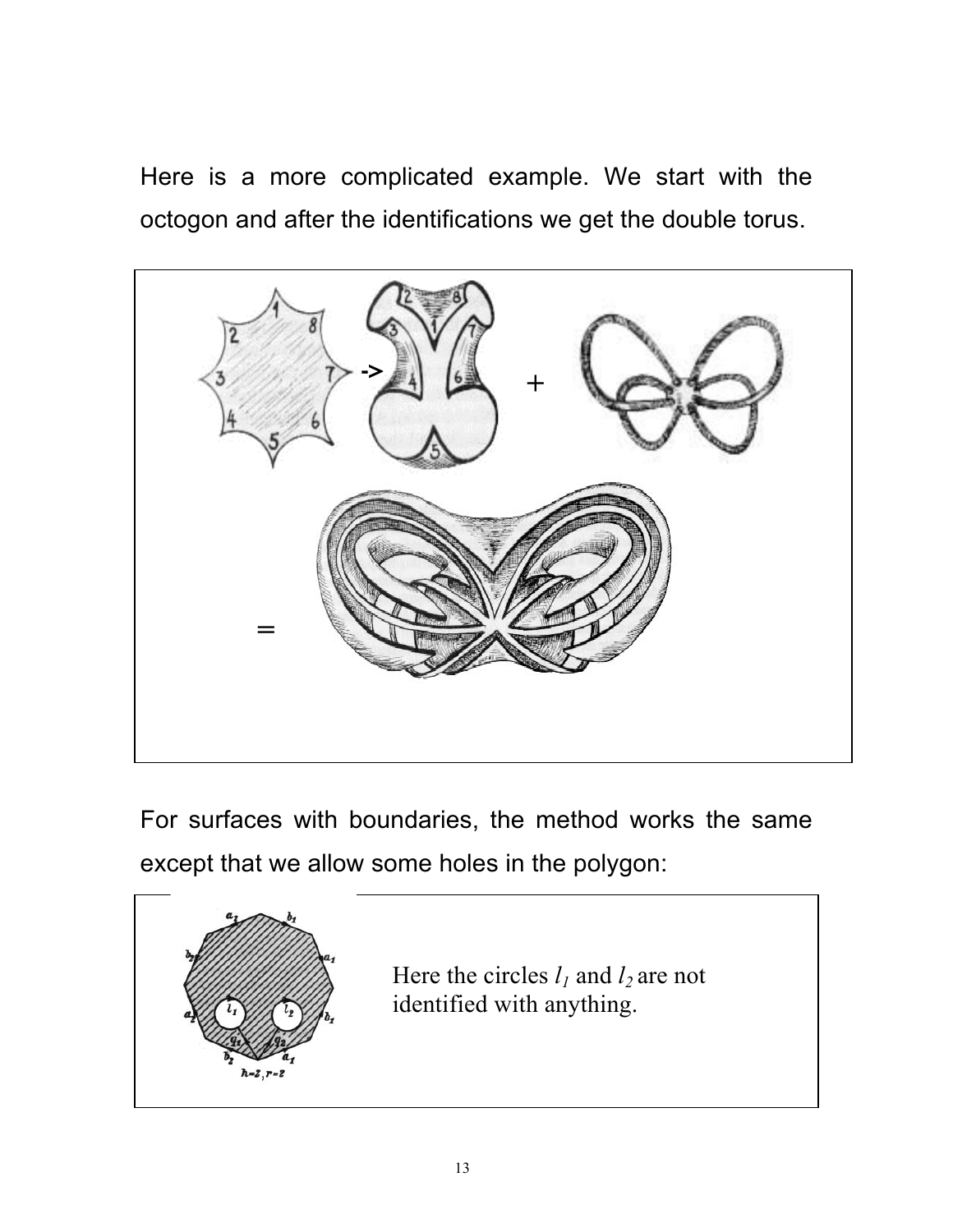# **How does the applet work**

- The surface should be given in the format: 1, 2,  $-1$ , 2, ... If one side is entered more than two times, the applet will not work even though it might be a closed surface.
- The applet will be working only if a correct closed (without any boundary) surface is entered. This is valid only if all of the sides entered are pairwise identified. E.g. if you enter '1' as a side of the polygon, you must enter once again (exactly once) '1' or '–1'.
- In the result **S** stands for **S***<sup>2</sup>* , **P** stands for **RP***<sup>2</sup>* and **T** stands for **T***<sup>2</sup>* .
- Checking *Show* will allow the step-by-step visualization of the calculation.
- The blue labels are the vertices and one can see them only if *Show* is checked.
- In the final drawing the yellow passages are tori and the blue—projective planes.

The algorithm for identifying the surface has seven steps.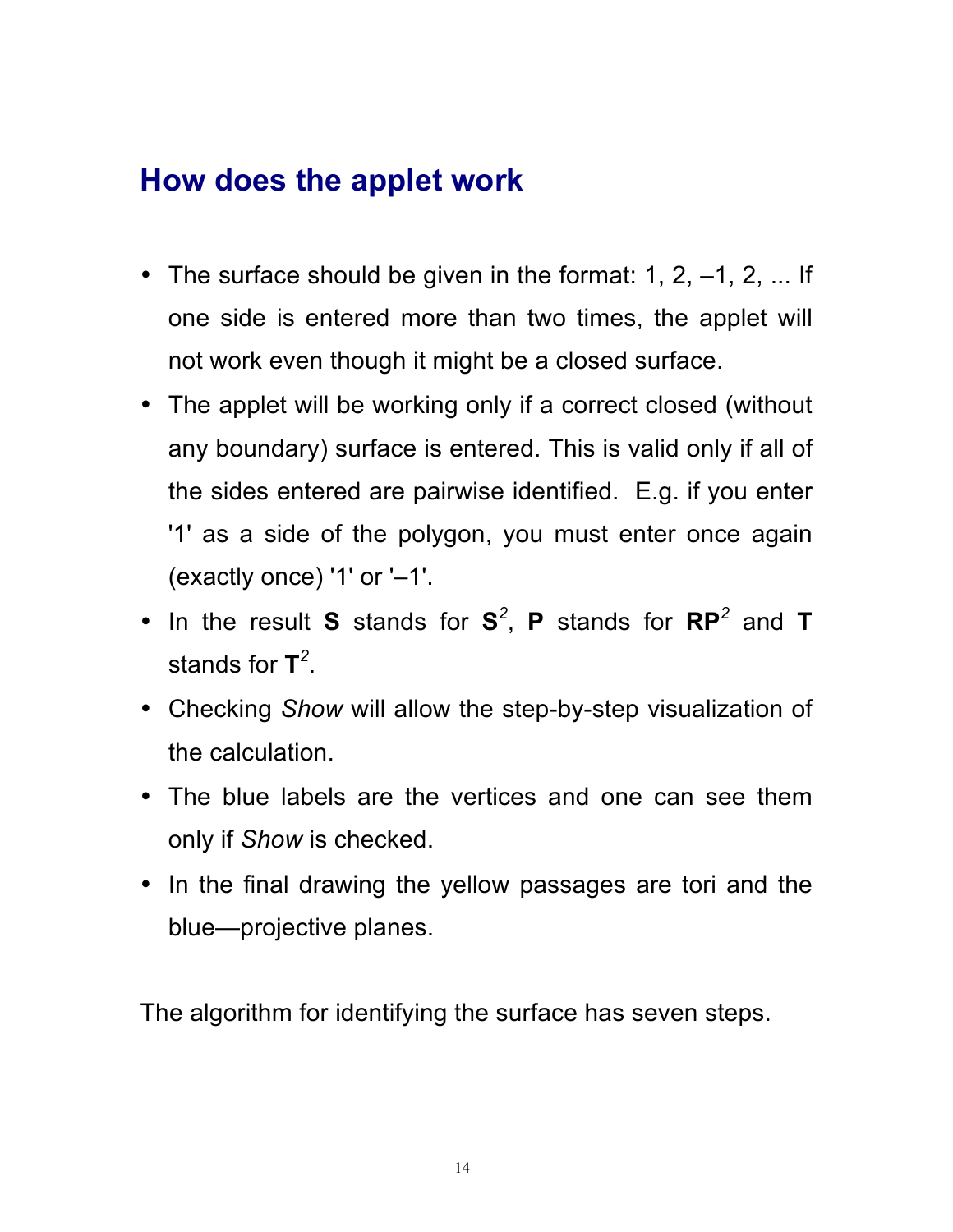This is the initial step of the algorithm. The main purpose is to present the surface in the way 1, 2,  $-1$ ,  $-2$  etc. The different numbers correspond to different cuts in the surface and the same (or opposite) numbers correspond to identified sides of the polygon combining the directions nicely  $-$  i.e., the arrows must be in the same direction when identifying two sides.



On the picture is shown a double torus that corresponds to sequence 1, 2, -1, -2, 3, 4, -3, and -4.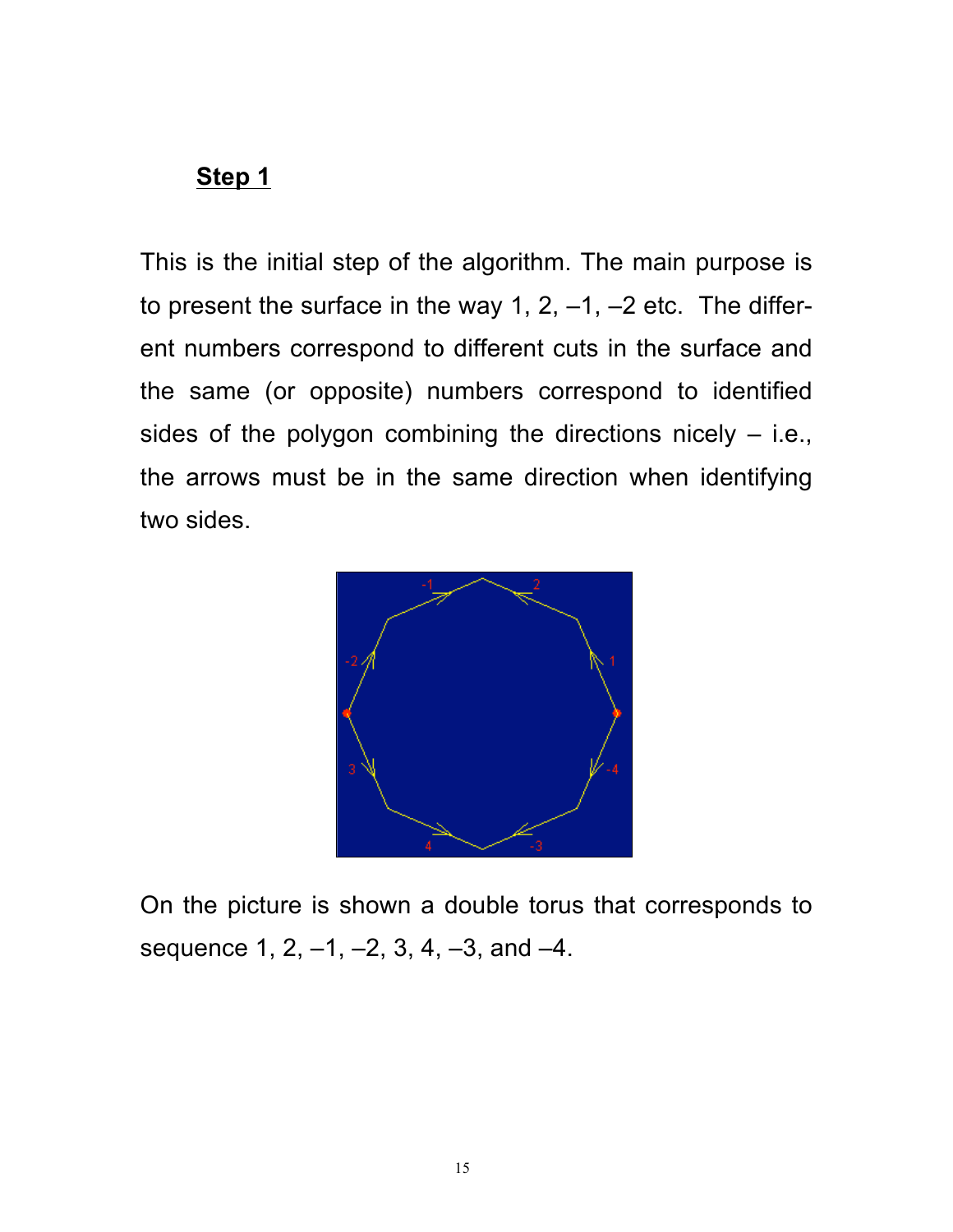This step is again called often. It replaces all pairs of equal or opposite sequences with a pair of sides in the corresponding direction.

For instance, if we have  $...1, 2, -3, 4, -4, 3, -2, -1, ...$  the result will be  $\dots$ 1,  $-1$ ,...

#### **Step 3**

This step also is called often. It simplifies the polygon by removing all appearances of type *X*, *–X,* where *X* is an arbitrary integer. It is clear that when we remove such a pair, the surface will remain the same.

At this step the algorithm can finish. This will happen if the polygon consists of only two sides. Then, if they are opposite, the surface is a sphere.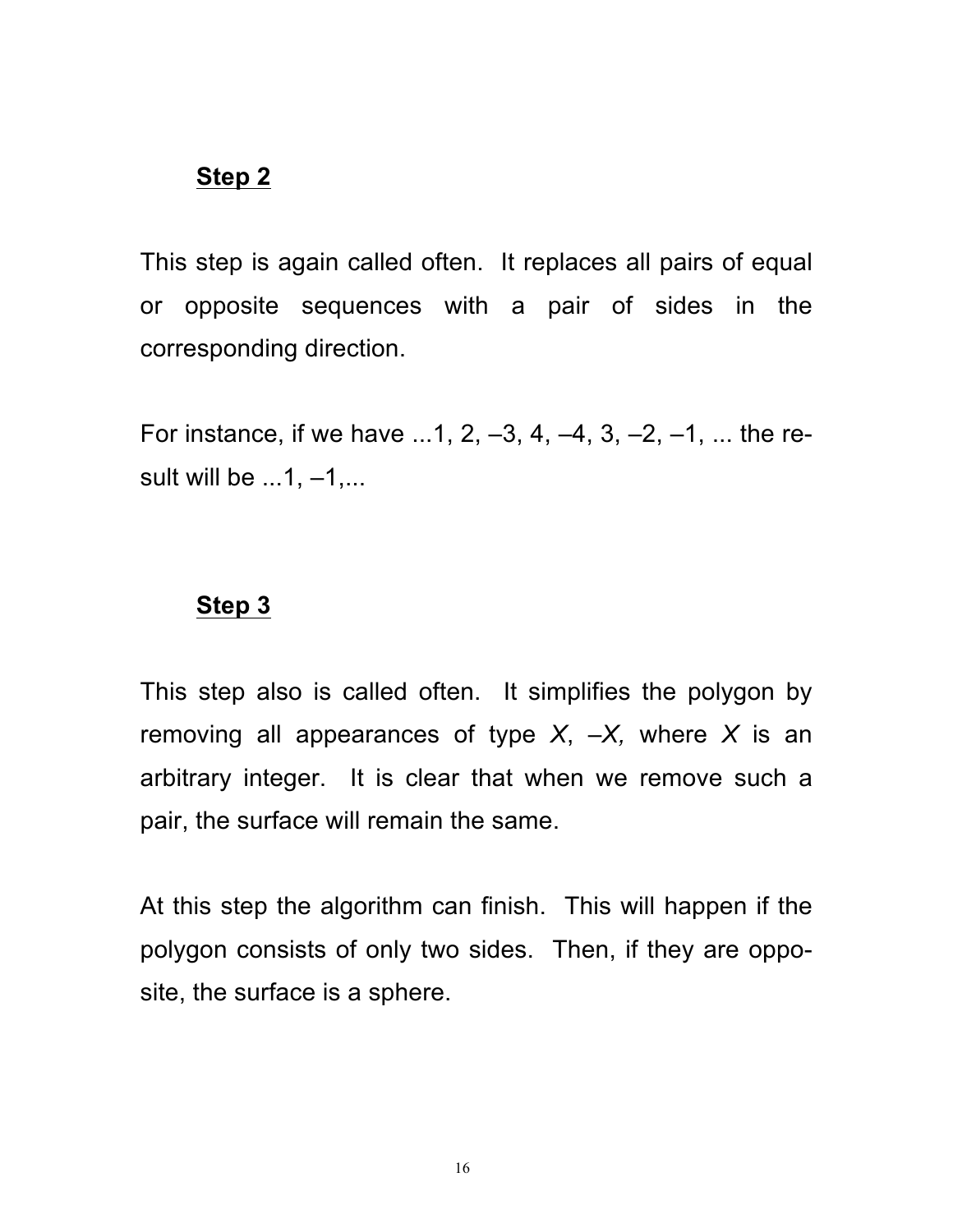This is the most complicated step in the process. The task is to cut-and-paste the polygon in order that there remains only one vertex. So the first thing to do is to label the vertices in some manner, count them, and if there are more than one of them, perform the action.

The exact cut-and-pasting is rather complicate to explain in all detail but, for instance, it will take the sequence

 $1, \ldots, 1, 2, \ldots, 2, \ldots$  to  $1, \ldots, 3, \ldots, -1, 3, \ldots$ This is actually cutting from the beginning of 1 to the end of 2, labeling the new side 3, and sticking the two parts along 2. This will increase by 1 the vertices labeled equally with this at the beginning of 1 and decrease these at the end of 1.

Note that the applet would rather label the new side 2 than leave it 3. This saves time to check that the number 3 is free (there is no other side labeled 3 or  $-3$ ) and moreover, keeps the numbers of the sides small which means that the picture is better looking.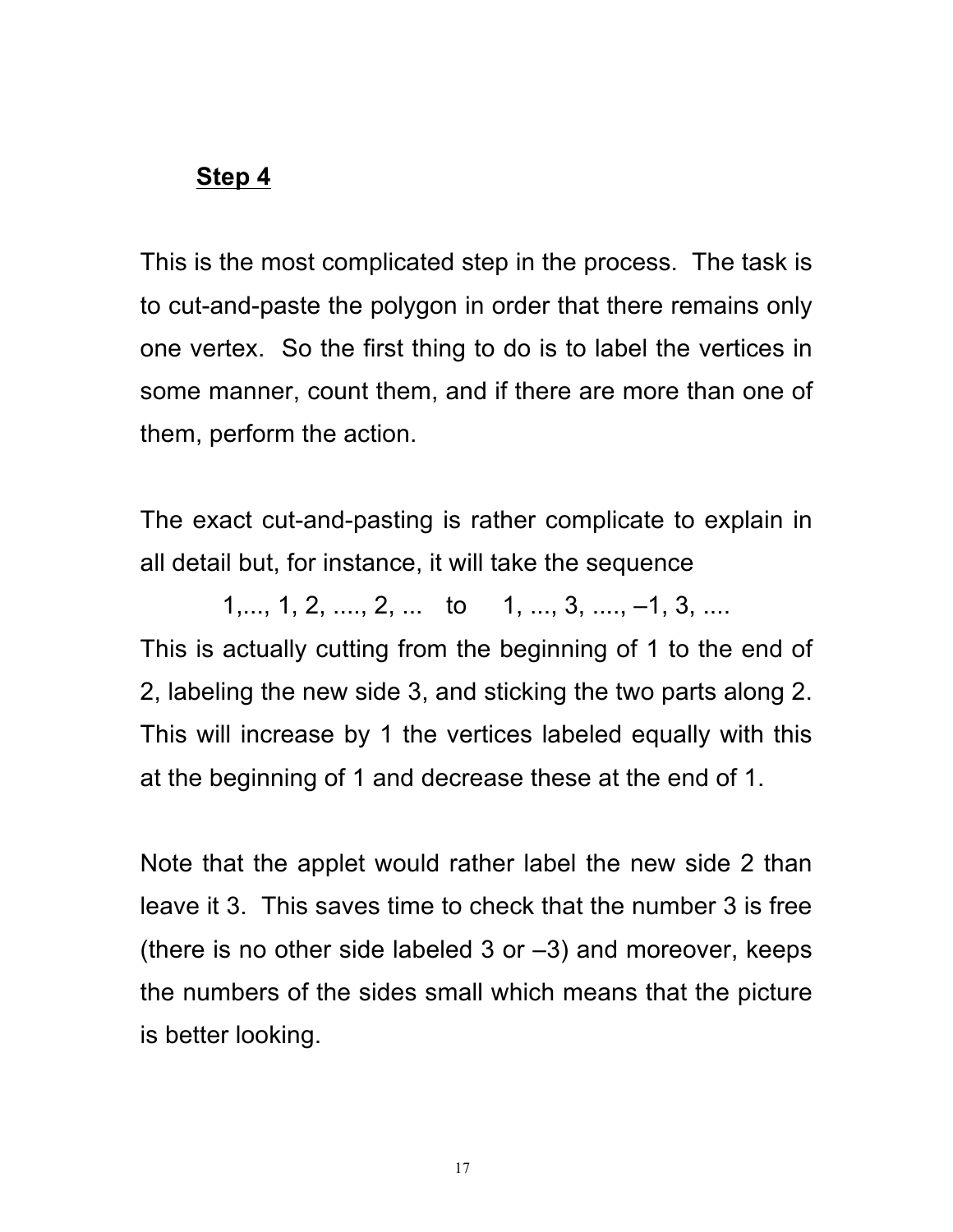On this step the twisted pairs are collected together. Once they are together they form a projective plane. This is done again by cut-and-pasting. A configuration looking like

1, ...(*X*)..., 1, ...(*Y*)...

is replaced by

2, 2, ...(*Y*)..., ...(*–X*)...

where *X* and *Y* are sequences. The actual cut is from the end of 1 to the end of the other 1. The program will again ignore the numbers and will label the new side 1.

#### **Step 6**

This step is rather similar to the previous one, with the only difference that it collects together opposing pairs. The steps till now guarantee that this can be done and the collected sides will form a torus. This time we look for

1, ...(*X*)..., 2, ...(*Y*)..., –1, ...(*Z*)..., –2, ...(*T*)... and replace it by

...(*Z*)..., ...(*Y*)..., 1, 2, –1, –2, ...(*X*)..., ...(*T*)....